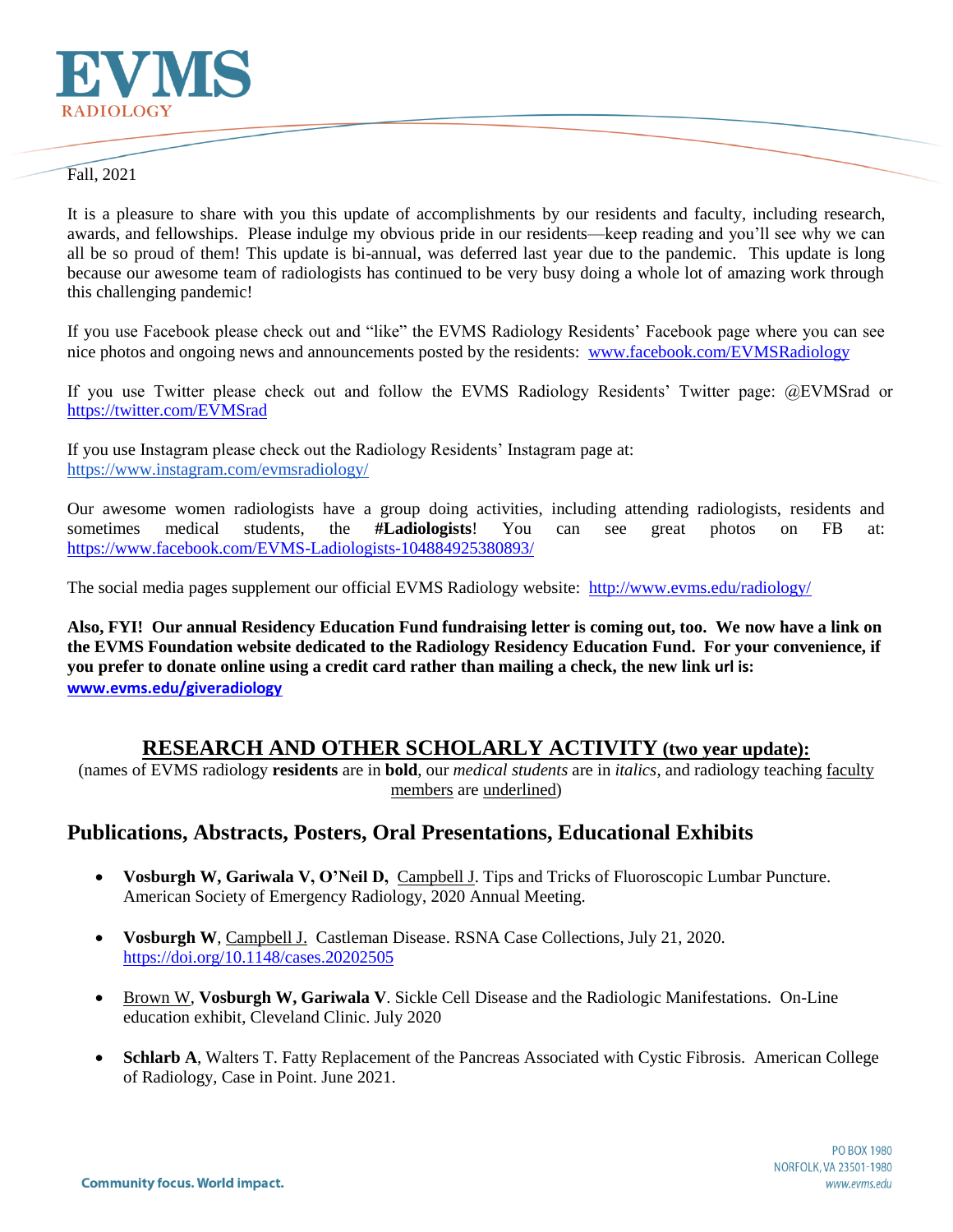- **Glavich G,** Andrews RH, **Vogler J**, **McRae F**, Vingan H. Contrast Enhanced Retrograde Pyeloperfusion: An Augmentation of Current Methods for Improved Intraprocedural Safety in Central Renal Tumor Cryoablation. Annual SIR Conference, 2020
- *Son SY*, *Wu E*, **Gariwala V**, O'Neill C. Mesenteric Ectopic Pregnancy with Tubo-Ovarian Absess. Radiol Case Rep. 2021 Mar 15; 16(5):1165-1168. PMID: 33777281
- *Wu E, Son SY*, **Gariwala V**, O'Neill C. Gastric Gastrointestinal Stromal Tumor (GIST) with Co-Occurrence of Pancreatic Neuroendocrine Tumor. Radiol Case Rep. 2021 Apr 10; 16(6):1391-1394. PMID: 33912253
- **Bonney R**, Revels JW, Wang SS, et al. A comprehensive Radiologic Review of Abdominal and Pelvic Torsions. Abdom Radiol (2021). <https://dio.org/10.1007/s00261-020-02868-x>
- **Pender T**, David A, **Dodson B**, Calland F. Pediatric Trauma Mortality: An Ecological Analysis Evaluating Correlation Between Injury-Related Mortality and Geographic Access to Trauma Care in the United States in 2010. Journal of Public Health. April 2021. 43(1):139-147.



- **Dodson B**, Major CK, Grant M, Byung SY, Goodman BM. Platypnea Orthodeoxia Due to a Patent Foramen Ovale and Intrapulmonary Shunting After Severe COVID-19 Pneumonia. American Journal of Case Reports. September 2021.
- **Taylor Pate, MD, Daniel O'Neal, MD, H. Tyler Klause, MD**, Christopher Dobzyniak, MD. Implementation of a Patient-Centered Procedural Communication Curriculum for Radiology Resident. ARRS. New Orleans. May 2022
- **Pate TA, O'Neal DW**, Dobzyniak C. Percutaneous gastrostomy placement in a patient with prior sleeve gastrectomy. Am J of Interv Radiol 2021;5:23.
- **O'Neal DW**, **Vosburgh W**, Andrews RH, Samoilov D, Vingan H. Interventional radiology during the coronavirus disease 2019 pandemic: A tertiary care community hospital's initial experience. Am J Interv Radiol 2020;4:14.
- **Vosburgh W**, Campbell J. Sinonasal Undifferentiated Carcinoma. RSNA Case Collections. Accepted, in press.
- **Glavich E**, Campbell J. Craniopharyngioma. RSNA Case Collections 8/20/2020; <https://cases.rsna.org/case/c3621b8e-b5e2-4285-a8d5-0678331cd801>
- Chambers J, **Pate T**, Calandruccio J. Office Based Percutaneous Fasciotomy for Dupuytren Contracture. Orthopedic Clinics of North America. 2020 July; 51(3):369-372.
- Colbath G, Murray A, Siatkowski S, **Pate T**, et al. Autograft long head biceps tendon can be used as scaffold for biologically augmenting rotator cuff repairs. Athroscopy. In press.
- *Shiva Ambardar, Chirag Patel,* **Lauren Jutras, MD**, Robert Post, MD. Central Neurocytoma: Uncommon Presentation of an Uncommon Tumor. EVMS Research Day, 2021
- *Charlotte Chambers*, **Emily Glavich, MD**, Michele Retrouvey, MD. Radiologic Diagnosis of Craniosynostosis. EVMS Research Day, 2021
- *Nirav Patel*, **Laura Columbus, MD, Daniel O'Neal, MD**, R. Hampton Andrews, MD. Congenital Portosystemic Venous Shunt: An Interesting Case Report. EVMS Research Day, 2021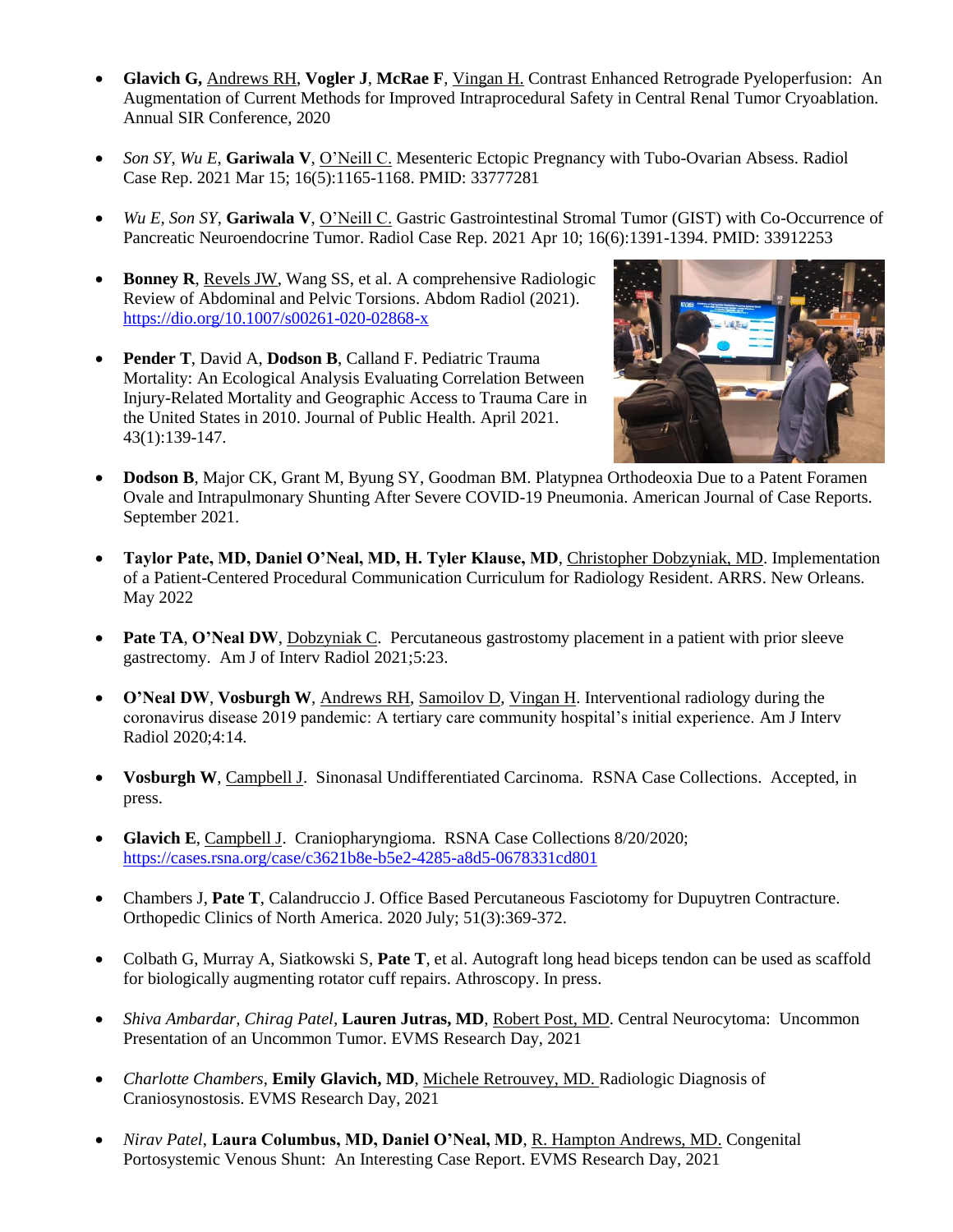- *Theodore Hagens,* **Abigail Winz, MD**, Kathy Byun, MD. Extraosseous Soft Tissue Uptake on Tc99-MDP Bone Scan: Case and Review. EVMS Research Day, 2021
- *Katherine Johnson*, **Emily Glavich, MD, Daniel O'Neal, MD**, Dawn Hrelic, MD. Breast Density and Its Mammographic Impact. EVMS Research Day, 2021
- *Ashlee Malone,* **H. Tyler Klause, MD, Garrison Glavich, MD**, Kathy Byun, MD. Imaging Findings of Bicornuate Uterus at 9 Weeks Gestation. EVMS Research Day, 2021
- *Robert McCauley,* **H. Tyler Klause, MD, Daniel O'Neal, MD**, Christopher Dobzyniak, MD. Vascular Supply of the Abdomen on Angiography. EVMS Research Day, 2021
- *Philip Olivares,* **Garrison Glavich, MD**, Kathy Byun, MD. Imaging Considerations for Pulmonary Embolism in Patients with Post-Surgical Congenital Cardiac Anatomy. EVMS Research Day, 2021
- *David Eapen,* **Daniel O'Neal, MD**, Christopher O'Neill, MD. Common Post Metabolic Surgery Imaging Findings. EVMS Research Day, 2021
- *Jason Toy,* **Abigail Winz, MD**, Kathy Byun, MD. Incidental Carotid Artery Dissection or Artifact? Understanding Mirror-Image Artifact in Ultrasonography. EVMS Research Day, 2021
- *Alexander Vo,* **Garrison Glavich, MD, Abigail Winz, MD, H. Tyler Klause, MD**, Frances Lazarow, MD. Challenges in the Ultrasonographic Diagnosis of Chronic Cholecystitis: A Case Report and Review of the Literature. EVMS Research Day, 2021
- **Abigail Winz, MD**, Mitchell Wangsgard, MD. Neuroimaging Findings in a Patient with 22Q11.2 Deletion Syndrome. EVMS Research Day, 2021
- *Colin Woolard,* **Abigail Winz, MD, Garrison Glavich, MD, H. Tyler Klause, MD**, Marissa Hodges, Josey Morey, MD. A Case of Granulomatosis with Polyangiitis (Wegener's Granulomatosis) Presenting with Bilateral Testicular Ischemia and Necrosis. EVMS Research Day, 2021



- *Eunice Wu*, **Lauren Jutras, MD**, Kathy Byun, MD. Incidental Finding of Subcarinal Air Cyst or Tracheobronchial Diverticulum. EVMS Research Day, 2021
- **Gariwala V, O'Neal D**, Agola J. The Fluoroscopic Guided Lumbar Puncture: An Overview. ARRS, 2020 Annual Meeting.
- **Gariwala V. O'Neal D**, Lustig A. Diagnostic Imaging Signs with Interventional Implications. SIR, 2020 Annual Meeting.
- **Glavich E, O'Neal D**, Hrelic D. Mammographic Breast Density and Its Impact. ARRS Annual Meeting, April 2020 (virtual).
- **O'Neal D,** Andrews RH, Trace A, Vingan H. Early Exposure to Interventional Radiology in Medical Education. SIR Annual Meeting, June 2020 (virtual).
- Frousios R. **Dodson B**, Hill K, Goodman B, Flenner R. Something Fishy: Cutaneous Mycobacterium Infection Mimicking Vasculitis. Poster Presentation at Society of General Internal Medicine. April 2021.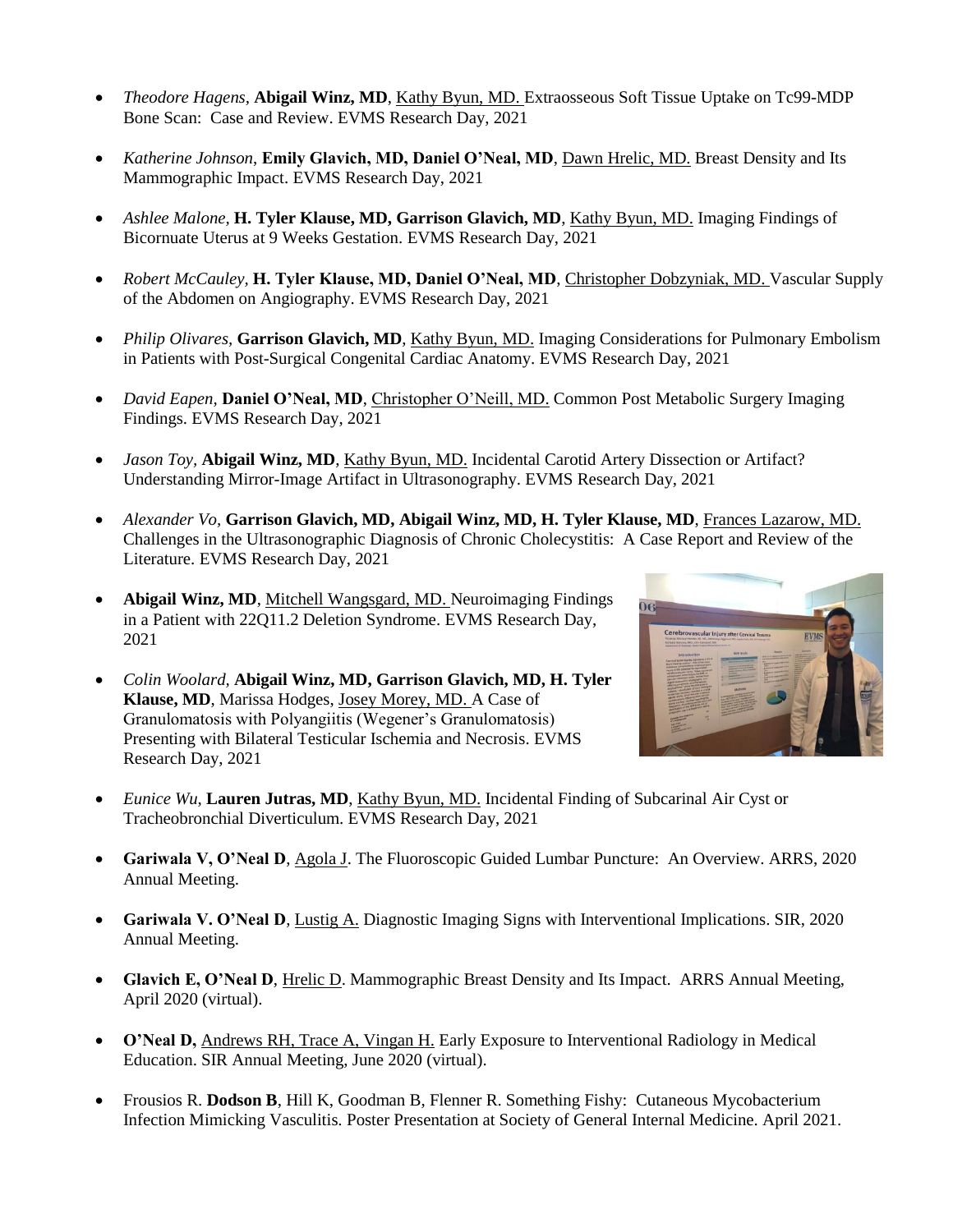- **Bonney R**, *Harris R,* Shaves S. Commonly Seen Scooter-Related Injuries at Imaging for a Level 1 Trauma Center. EVMS Research Day, 2020.
- *Greco J*, **Vogler J**, Vingan H, *Pang A, Trusty A*. Outcome of Angiographic Intervention in the Reduction of Pediatric Hepatoblastoma Rupture. EVMS Research Day, 2020.
- *Harris J*, **Salts H**, Shaves S. Straight Through CT. EVMS Research Day, 2020
- *Lew B*, **O'Neal D**, Thomas R. Neuroendocrine Tumor of the Ampulla of Vater: A Rare Tumor of the GI Tract. EVMS Research Day, 2020.
- **Lussier R**, Shaves S, Johnson L. Standardizing Patient Preparation Prior to Radioiodine Therapy. EVMS Research Day, 2020
- **O'Neal D**, O'Neal J, *Samreth S*, Retrouvey M, *Devlin S.* Implementation of a Standardized Radiology Education in the Pediatric Residency Curriculum. EVMS Research Day, 2020.
- *Pang A*, **Glavich G, Klause T, Glavich E**, Shaves S. A Case Series of Subchorionic Hemorrhages and Their Sonographic Appearance. EVMS Research Day, 2020
- *Parsons K*, **Glavich G, Klause T,** Plemmons J. The Appearance of Free Silicone Secondary to Breast Prosthesis Rupture on Ultrasound. EVMS Research Day, 2020.
- *Parsons K*, **Gariwala V, O'Neal D**, Dobzyniak C. Utilization of Collateral Vasculature to Navigate Variant Anatomy for Treatment. EVMS Research Day, 2020.
- *Patel N*, **Glavich G, Klause HT**, Plemmons J. The Sonographic Appearance of Triple Negative Breast Cancer. EVMS Research Day, 2020.



- *Patel N*, **Glavich G, Klause HT, Lussier R,** Shaves S. Imaging Findings of Potts Disease and Disseminated Osseous Mycobacterium Tuberculosis Infection. EVMS Research Day, 2020.
- *Pender T*, **Glavich G, Klause HT**, Plemmons J. Ultrasound Characterization of Hyperechoic Lesions of the Breast with Pathologic Correlation. EVMS Research Day, 2020.
- *Son S, Wu E*, **Gariwala V**. Mesenteric Ectopic Pregnancy with Tubo-Ovarian Abscess. EVMS Research Day, 2020.
- **Winz A, Jutras L**, Shaves S. Ultrasound Findings in Cases of Male Infertility. EVMS Research Day, 2020.
- *Yee K, Sherani M*, **Gariwala V**. Congenital L5 Hemivertebra Presenting as Abdominal Pain. EVMS Research Day, 2020.
- *Wu E, Son S*, **Gariwala V**. Gastric Gist with Co-Occurrence of Pancreatic Neuroendocrine Tumor. EVMS Research Day, 2020.

#### **Awards:**

- **Abhimanyu Aggarwal**. Roentgen Resident/Fellow Research Award 2020, RSNA Research and Education Foundation
- **Courtney Day**, 2019-20 Sentara Fellowship in Improvement Science
- **Taylor Pate**, ARRS/RSNA Introduction to Academic Radiology Program (ITAR, one of ~80 residents in the nation selected), RSNA 2021.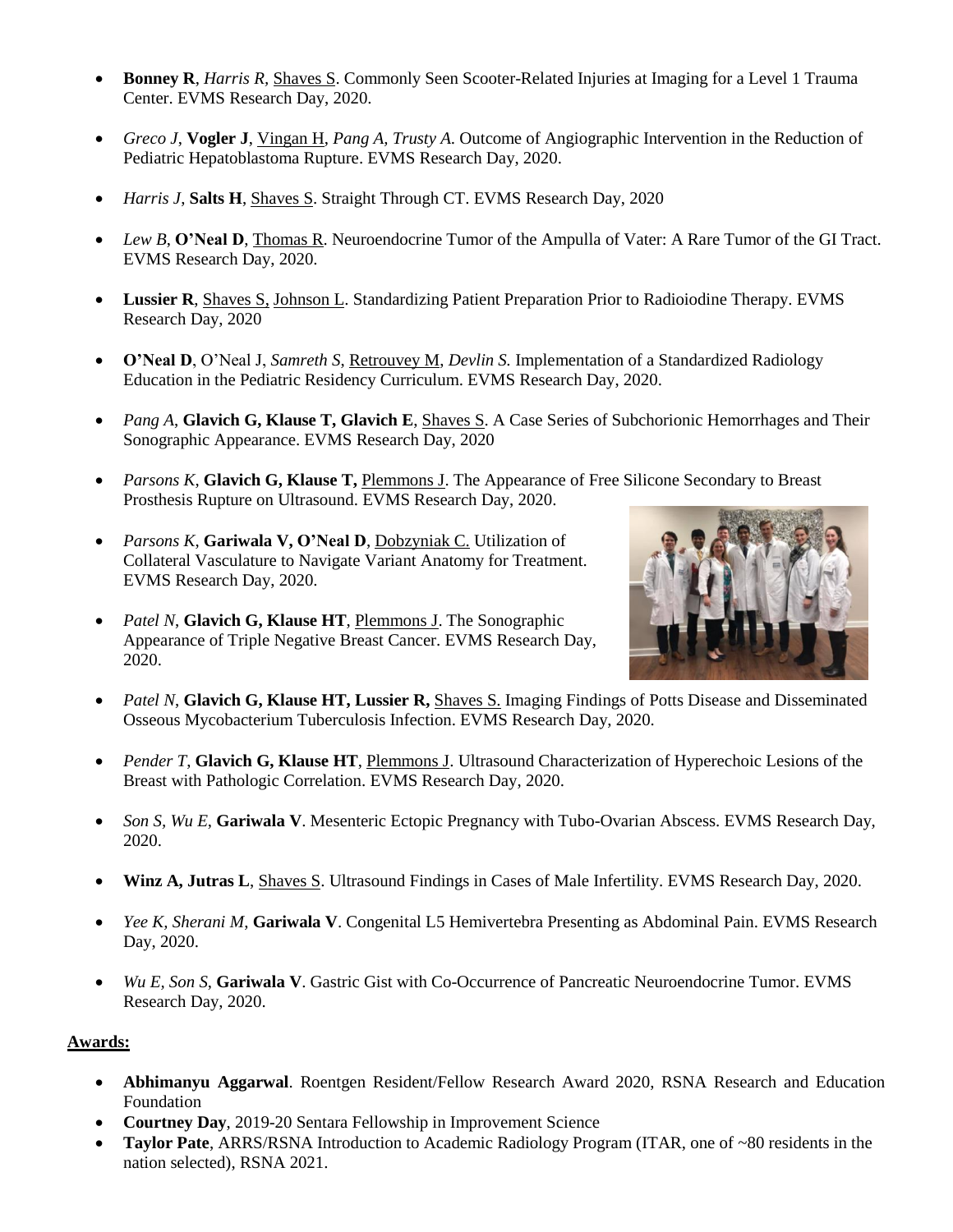- Garrison Glavich, ARRS/RSNA Introduction to Academic Radiology Program (ITAR, one of ~80 residents in the nation selected), RSNA 2020.
- **Garrison Glavich**, AUR Radiology Resident Academic Leadership Program (ARRALD, one of ~35 residents in the nation selected), AUR 2021
- **Veer Gariwala**, VA-ACR Scholarship, RLI Leadership Essentials Program, 2020
- **Daniel O'Neal** and **H. Tyler Klause**, VA-Radiological Society-Resident Research Award-2021 Third Prize in State
- **Abigail Winz**, Gold Humanism Honor Society, 2021
- **Blair Dodson**, Gold Humanism Honor Society, 2021
- **Garrison Glavich,** Golden Peer (Teacher of the Year) Award, 2020-2021
- **James Vogler,** Golden Peer (Teacher of the Year) Award, 2019-2020
- **James Vogler,** ARRS/RSNA ITAR Program (2019-20)
- **James Vogler, AUR ARRALD Program** (one of ~35 residents in nation selected), 2019-20
- **Courtney Dey**, RSNA Roentgen Resident Research Award, 2020
- Sami Ealey, Hospital Partner of the Year Award, 2020
- Wilfred (Will) Custodio, Hospital Partner of the Year Award, 2021

For a some years now RADPAC has had competitive fundraising campaigns, and our faculty radiologists and the EVMS radiology residents have had great success and made tremendous contributions. Again for yet another year, many successive years, EVMS Radiology residents won the VA Chapter ACR Resident/Fellow Section fundraising campaign. Go EVMS Radiology Residents! The next generation of Radiology leaders in the making!

# **EVMS Radiology Annual "Unknown Case of the Week" Awards for 2019-21:**

Resident: **Richard Bonney, DO (2020-21)** Faculty: Eveleen Oleinik, MD (2020-21)

**Courtney Dey, MD (2019-20)** Harry Allen, MD, Doug Brown, MD (tied, 2019-20)



# **EVMS Radiology Residency Golden Apple Teacher of the Year Award:**

Robert Post, MD (2020-21) Christopher O'Neill, MD (2019-20)

# **UPDATE ON ENDOWED LECTURES, FUNDRAISING, AND RESIDENT EDUCATION SUPPORT:**

#### -**Eighth Annual Tapan K. Chaudhuri, MD Endowed Lecture in Nuclear Medicine**:

Due to COVID-19 pandemic restrictions, Lester Johnson, MD, PhD, FACR, Professor and Chair of Radiology at EVMS, volunteered at the request of the residents to provide a local visiting professor day of didactics for the EVMS Radiology residents and is honored to be the Chaudhuri Lecturer. The traditional accompanying evening continuing education dinner lecture sponsored by Radiology Services of Hampton Roads (RSHR) for our NM community, especially for our technologists, was not held due to the pandemic.

#### -**Seventh and Eighth Annual Reverend Anne C. Brower, M.D. Lectureships in Musculoskeletal Radiology**:

In 2014 we were grieved by the death of the Reverend Anne C. Brower, MD, our esteemed and renowned former EVMS Chair of Radiology and Residency Program Director. A memorial was published in the RSNA News Oct-Nov 2014 (Vol 24 issues 10 & 11).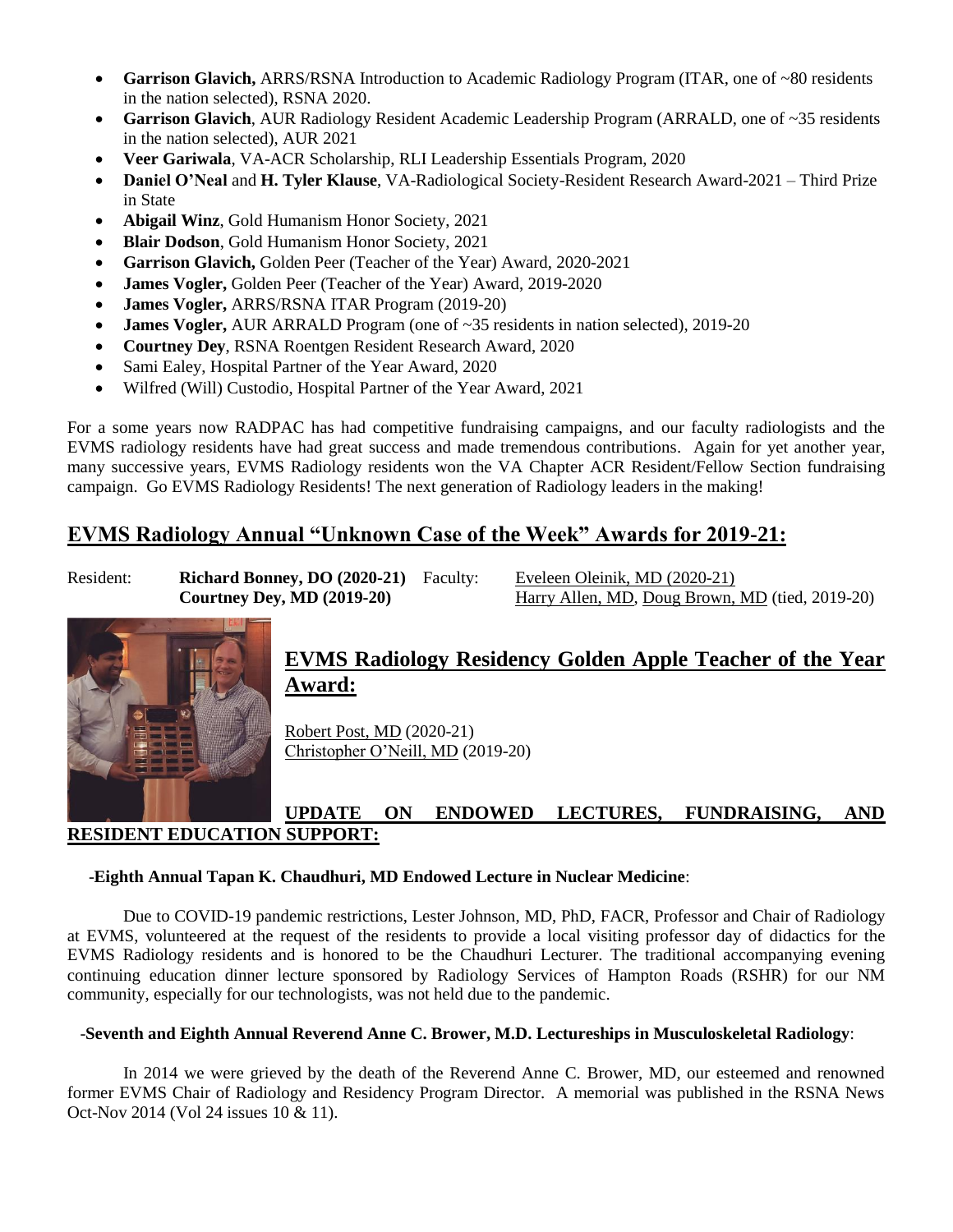In honor of Dr. Brower, our Dept. of Radiology raised money to create a permanent endowed lectureship (supporting a Visiting Professor Day for the residents) at EVMS in musculoskeletal radiology. The process of creating the endowment began before Anne's death and pleased her greatly, she expressed much gratitude.

Thanks to support from numerous residency Alumni and current/former Faculty members who remember Dr. Brower, plus admirers from other institutions, our fundraising campaign succeeded in our goal of raising >\$100,000 for this wonderful endowment. Thank you!

The Seventh Annual Brower Lecture was postponed due to pandemic restrictions from the spring of 2020. The event took place live in the fall of 2021 at EVMS--given by an MSK radiologist very well known to EVMS Radiology, Dr. Jennifer Weaver (formerly teaching faculty at EVMS/MCR, now coming to us from the University of New Mexico as Associate Professor and Chief of the MSK Section).



The Eighth Annual Brower Lecture was given by Dr. Peter Van Geertruyden live at EVMS, in the beautiful new Waitzer Hall, in the spring of 2021. Dr. Van Geertruyden is a fellowship trained subspecialist in MSK Radiology and member of the teaching faculty at EVMS/MCR, Assistant Professor of Radiology, and gave a wonderful, well received and attended Brower Lecture as well as Visiting Professor Day for the EVMS and NMCP residents.

#### -**Residency Education Fund**:

In 2013 we launched the first annual fundraising campaign asking residency Alumni for support of training for the current residents, which continues as an annual appeal. The Fund is to help with the kinds of expenses not covered by the GME budget, such as the cost of sending residents to attend national meetings to present research.

In the past eight years, four current and former Faculty leaders of the program have offered combined matching funds of at least \$4,000 each year if Alumni donated (\$6,000 last year). I am delighted to report that Alumni (and others) have been donating. All of the matching funds have been used, and in the past eight years we raised a total of \$107,195.00, which includes a new annual record in 2020-21 of \$20,300! Thank you so much! Please consider giving generously to the annual residency education fund—it has a huge positive impact on our residents!

Our residents are aware of this awesome support and are very appreciative, as you can imagine. The Alumni support has been fantastic for the residents, enhancing their research efforts and education (details of how the money helps are in this year's fundraising letter).

## **NATIONAL AND STATE LEADERSHIP ROLES AND AWARDS:**

#### **Residents**

Garrison Glavich, MD

- President, VRS (formerly called VACR) RFS, 2021-22
- Vice President, VACR RFS, 2020-21
- Executive Board-Treasurer, A3CR2
- Resident Representative, RSNA RFS

#### Veer Gariwala, MD

- Vice President, VRS RFS, 2021-22
- Secretary, VACR RFS, 2020-21

Abhi Aggarwal, MD

- President, VACR RFS, 2020-21
- Vice President, VACR RFS 2019-20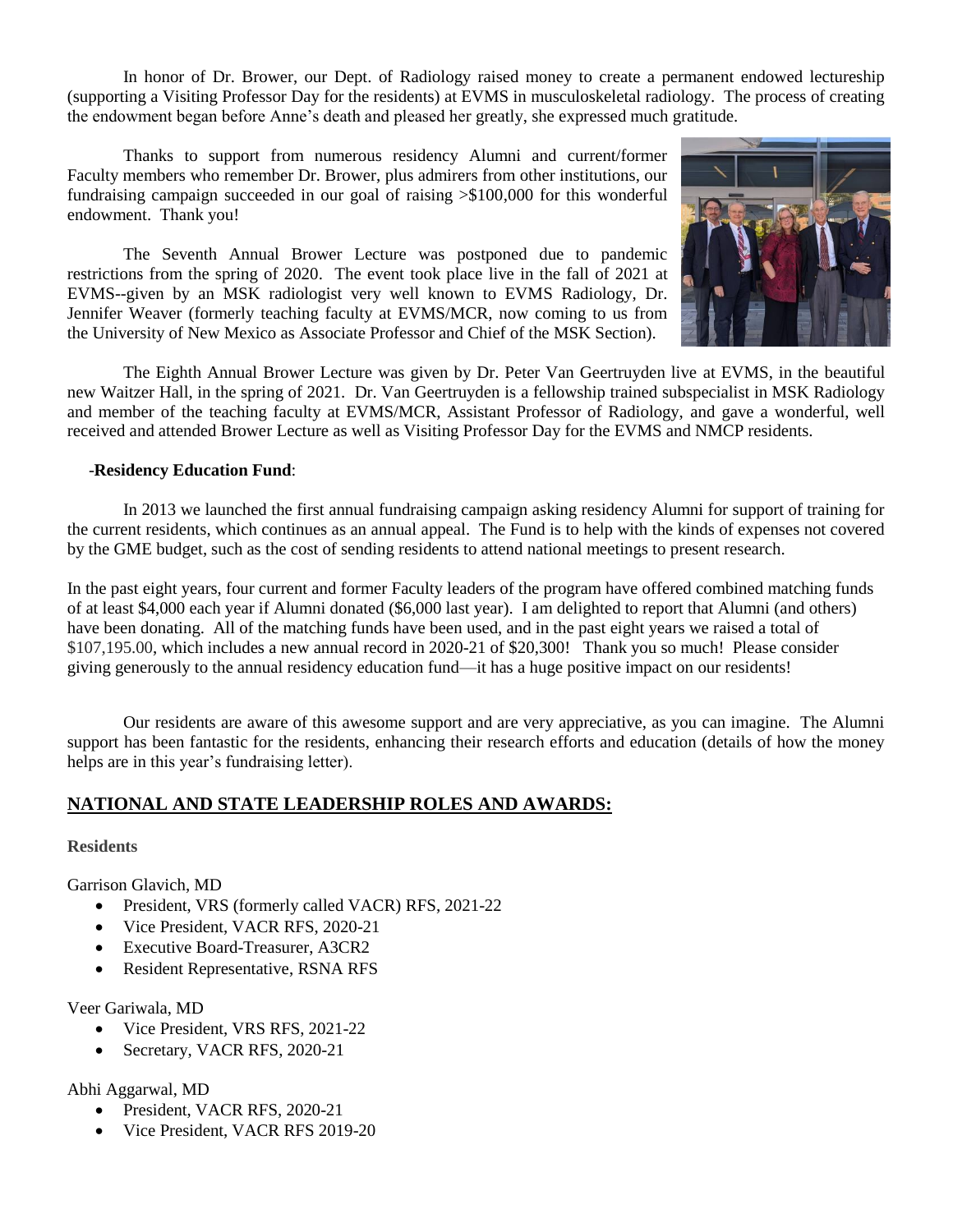#### H. Tyler Klause, MD

Communications Officer, VRS RFS, 2021-22

#### Daniel O'Neal, MD

Member, SIR RFS Research and Innovation Committee

#### James Vogler, MD

- SIR Grassroots Leadership Program, 2019-20
- ACR RFS Economic Committee Chair, 2019-20

Courtney Dey, MD President, VACR RFS, 2019-20

#### **Residency Program Coordinator/Administrator**

Marleen Viola, C-TAGME

 National award, the most prestigious given by the Association of Program Coordinators in Radiology (APCR), their 2021 "Program Coordinator of the Year Award". CONGRATULATIONS!

#### **Teaching Faculty**

Dr. Peter Van Geertruyden: Fellow of the American College of Radiology (FACR), 2021—CONGRATULATIONS! President, District of Columbia Metropolitan Radiological Society, 2020-21. Member, ACR Military Subcommittee. Faculty, ACR Radiology Leadership Institute.

Dr. Nina Fabiszewski: Fellow of the American College of Radiology (FACR), 2021—CONGRATULATIONS!

Dr. Adam Specht: Councilor, Virginia Radiological Society (VRS, formerly called VC-ACR)

Dr. Lester Johnson: Volunteer, American Board of Radiology (ABR); Member, Society of Chairs of Academic Radiology Departments (SCARD)

Dr. Neil Vachhani: Committee Member, Society of Chairs of Radiology Children's Hospitals (SCORCH)

Dr. Jose Morey: ACR Informatics Advisory Council; Virginia Radiological Society (VRS) Treasurer and Councilor; JACR YPS Advisory Board; MSV Board of Directors; ACR Data Science Institute; NASA iTech Advisory Board; Reviewer for Radiographics, JDI, and IEEE; Board of Directors, WHRO; Board of Directors, Virginia Health Information (VHI)

Dr. John Agola: Virginia State Stroke Task Force

Dr. Harlan Vingan: Manuscript Reviewer, Journal of Vascular and Interventional Radiology; Performance Improvement and Change Committee, Society of Interventional Radiology (SIR); Renal Insufficiency/GU Council, SIR.

## **OTHER LEADERSHIP AND SERVICE:**

Our Radiology Teaching Faculty continue to serve in many varied leadership capacities which are far too numerous to list in this letter. Radiologists fulfill a huge array of responsibilities, in addition to expertise in quality radiologic exams and procedures, including providing all the leadership and management roles in our practices, hospital departments, and subspecialty modalities; serving on dozens of multi-disciplinary committees and conferences across our various hospitals; and serving in leadership roles plus our daily teaching roles related to our trainees including residents, medical students, and fellows. In addition, some substantial leadership roles of which I am aware, at the institutional level extending beyond radiology, include (these include only the residency-related hospitals; and apologies in advance for any missing):

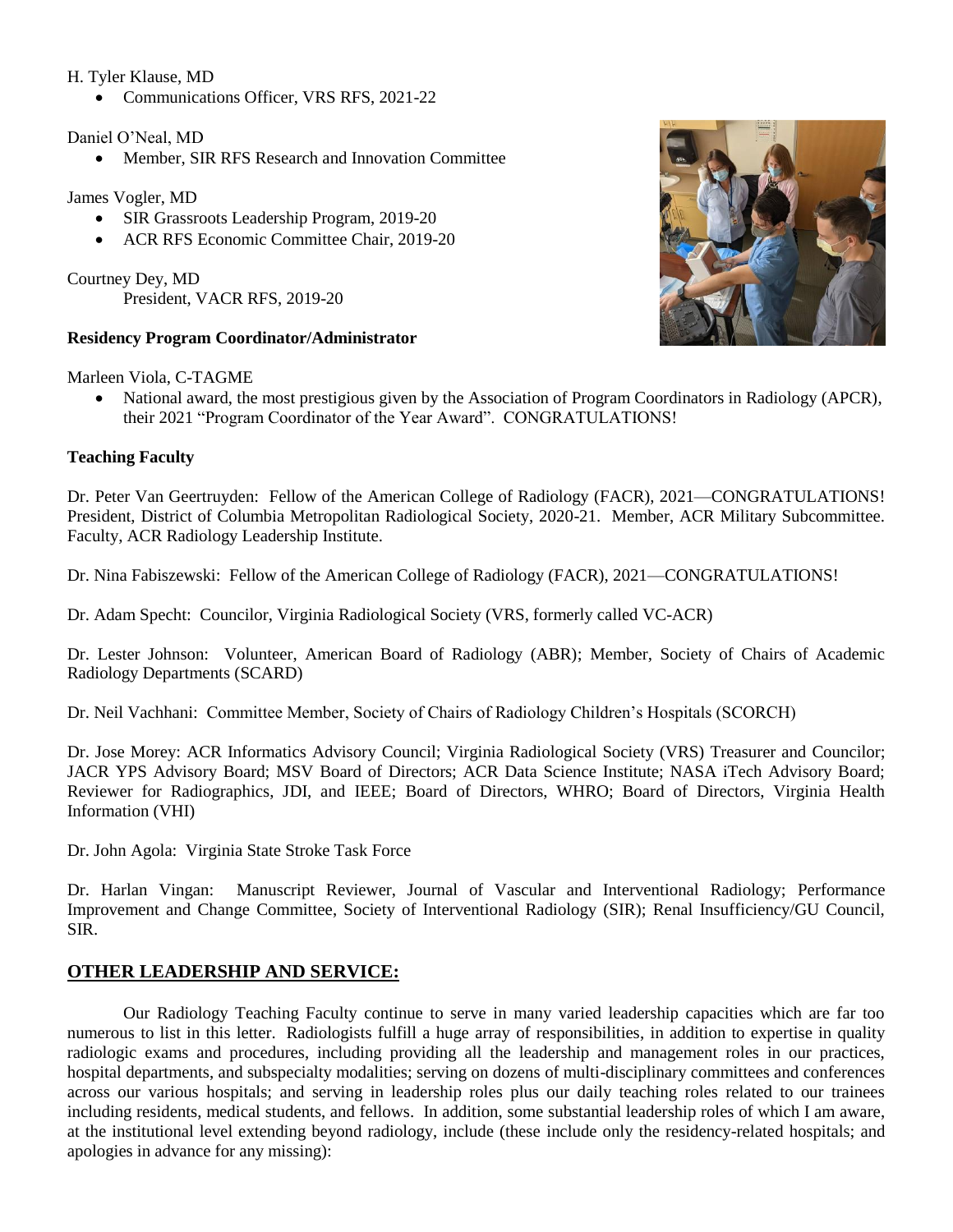John Agola: Sentara Healthcare Board of Directors; Sentara Healthcare Finance Committee; Sentara Medical Affairs Committee (MAC); SNGH Disaster Planning Committee; Medical Director-SNGH Stroke Service; Sentara Stroke Process Improvement Committee; Sentara Neurosciences HPT/Steering Committees

Adam Specht, FACR: Southside RSO, Board of Managers, Sentara Quality Care Network (SQCN/CIN); Sentara Clinical Operations & Effectiveness Committee

Robert Post: SLH Best Practice Committee; SLH ED Operations Committee

Richard Thomas: Sentara Imaging High Performance Team (HPT); Sentara Clinical Operations & Effectiveness Committee

Lester Johnson, FACR: Chair, Radiation Safety Committee, Sentara Southside Hospitals; Radiologist Member, Sentara Oncology HPT/Cancer Network Committee

Christopher Dobzyniak: SHN Medical Executive Committee; Sentara Physician Lead Imaging HPT Horizontal Leader

John Plemmons: Director of Breast Imaging Services, Sentara Southside Hospitals (now); SHN Medical Executive Committee; Sentara Breast Program Leadership (BPL) Committee; SNGH Research Advisory Council

Susan McKenzie: Bon Secours Maryview Medical Executive Committee; BS Integrated Cancer Network **Committee** 

Nina Fabiszewski: Director of Breast Imaging Services, Sentara Southside Hospitals (outgoing)

Chris O'Neill: SNGH Peer Review Committee

Jason Rothschild: SNGH Best Practice Committee

Lauren Granata: SNGH Best Practice Committee (alternate)

Kathy Byun: Alternate Radiologist Member, Sentara Oncology HPT/Cancer Network Committee

Zeal Patel: Cancer Committee, SNGH; Admissions Committee, EVMS

Krishna Chaudhuri: Trauma System Committee, SNGH

Neil Vachhani: CHKD Medical Executive Committee

Dmitri Samoilov: Bon Secours Maryview Physician Medical Excellence Committee; Bon Secours Maryview Credentials Committee

#### **FACULTY ROLES FOR MEDICAL STUDENTS AND FELLOWS:**

EVMS Medical School MS3 Radiology elective, Clerkship Director Dr. Michele Retrouvey. Dr. Retrouvey is also now serving as Assistant Program Director of the Residency.

EVMS Medical School MS4 Radiology elective in Ultrasound, Clerkship Director Dr. Sarah Shaves, FACR. Dr. Shaves also continues to serve as Vice Chair of the Dept. Radiology at EVMS and Associate Program Director of the Residency.

EVMS Medical School MS4 Radiology elective, Clerkship Director Dr. Kathy Byun.

EVMS Medical School MS4 Radiology elective in Interventional Radiology, Clerkship Director Dr. Harlan Vingan. Dr. Vingan also serves as the IR curriculum Director for the residency "Early Specialization in Interventional Radiology" Program (ESIR).

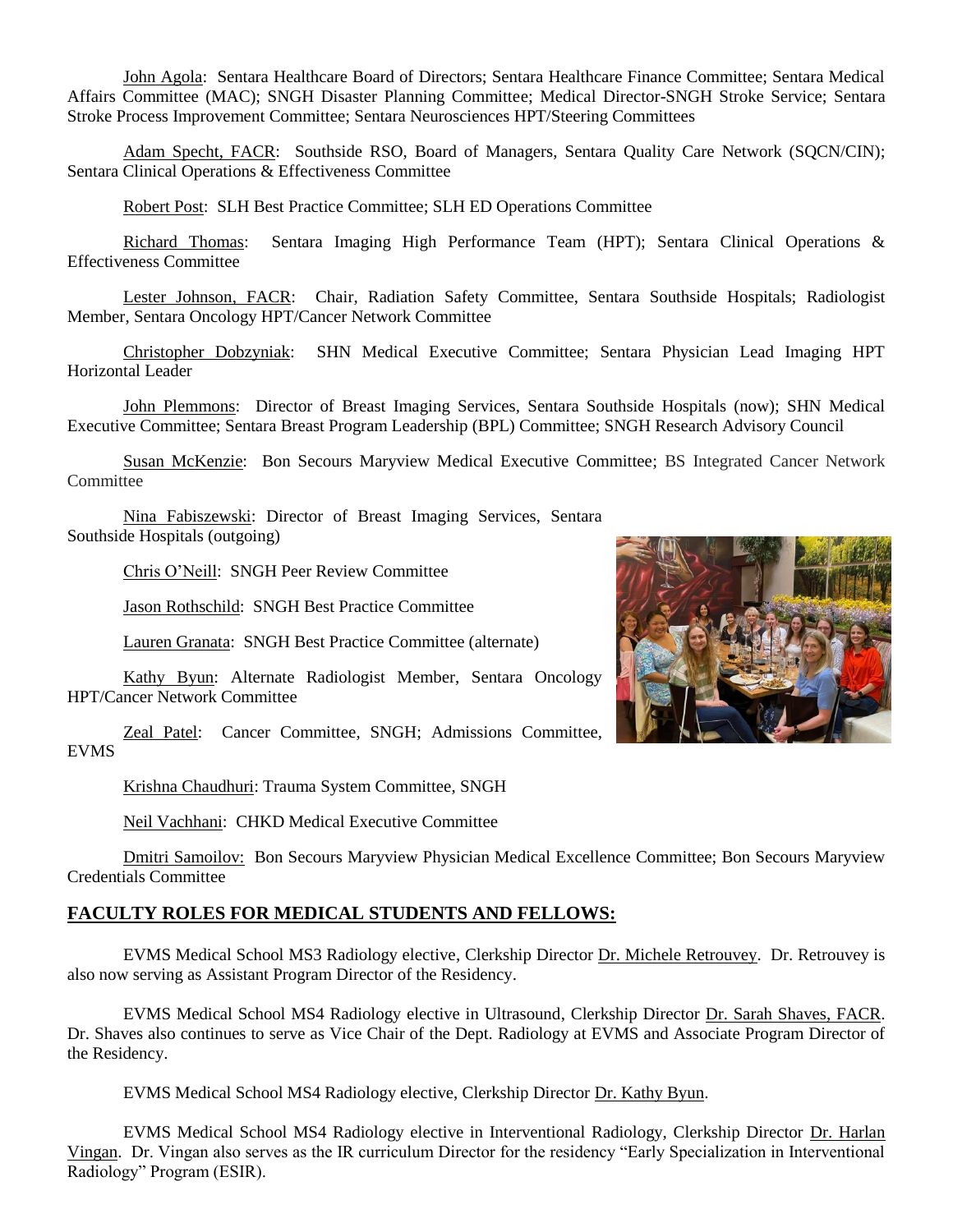EVMS Medical School MS1 Laboratory/Curriculum in US, Radiology Director Dr. Sarah Shaves, FACR.

EVMS Breast Imaging and Intervention Fellowship, Fellowship Director Dr. John Plemmons.

EVMS Body Radiology Fellowship (newly approved), Fellowship Director Dr. Chris O'Neill.

EVMS Radiology Chief Wellness Officer Dr. Shannon Wilson.

#### **NEW NEWS--EVMS RADIOLOGY RESIDENCY INTERNATIONAL OUTREACH:**



Our residency is currently actively investigating starting a RAD-AID International Chapter here at EVMS! Assuming this comes to fruition, our teaching faculty member Dr. Dawn Hrelic has volunteered to be our Chapter Chief, and our residents **Dr. Laura Columbus** and **Dr. Abigail Winz** have volunteered to be the Chapter Vice Chief and Secretary, respectively. We are investigating whether we might be able to partner with and sponsor a radiology residency in Tanzania which could benefit from, for example, our didactic teaching conferences. Possibilities for future collaborations could include international travel between the programs. A distinguished Alum of our residency, **Dr. Arlene Richardson** (Chief Resident, Residency Class of 2012), now the Chief of her hospital's Dept. of Radiology in an underserved area of Chicago, serves as the Medical Director of the program in Tanzania and would serve as our Alumni liaison. More to follow!

#### **FYI--TEACHING FACULTY WEBSITE NEWLY REVISED:**

The website of Medical Center Radiologists has been redone and improved very recently, if you're curious you can check out the new website at: <https://www.mcrrads.com/>

Many thanks to Drs. Peter Van Geertruyden and Adam Lustig for all their work in leading this effort!

#### **FELLOWSHIPS**:

Our residents continue to be extremely successful in obtaining outstanding fellowships in the subspecialty fields of their choice! 3 current PGY5 radiology residents have accepted the following fellowships (or final independent IR year after ESIR) for 2022-23 (and the fourth elected to go directly from residency into practice):

| <b>Richard Bonney:</b> | Practice, Tampa, Florida                           |
|------------------------|----------------------------------------------------|
| Rick Lussier:          | Body Imaging, University of Virginia               |
| Daniel O'Neal:         | Interventional Radiology, University of Pittsburgh |
| Will Vosburgh:         | Body Imaging, Duke University                      |

The 4 members of the Class of 2021 are currently in fellowship (or final IR year after ESIR) for 2021-22:

|               | Abhimanyu (Abhi) Aggarwal: Body Imaging, Harvard Brigham & Women's Hospital |
|---------------|-----------------------------------------------------------------------------|
| Hayden Salts: | Body Imaging, Stanford, CA                                                  |
| James Vogler: | Interventional Radiology, University of South Florida                       |
| Mark Winter:  | Musculoskeletal Radiology, University of Utah                               |

The 4 members of the Class of 2020 completed fellowships (or final IR year after ESIR) in 2021:

| R. Hampton Andrews:     | Interventional Radiology, UNC Chapel Hill                                 |
|-------------------------|---------------------------------------------------------------------------|
| Jonathan (Yoni) Bulzan: | Musculoskeletal Radiology, Emory                                          |
| Courtney Dey:           | Musculoskeletal Radiology, Duke                                           |
| Martin Krupa:           | Neuroradiology, Harvard Mass General Hospital (2 year program, ends 2022) |